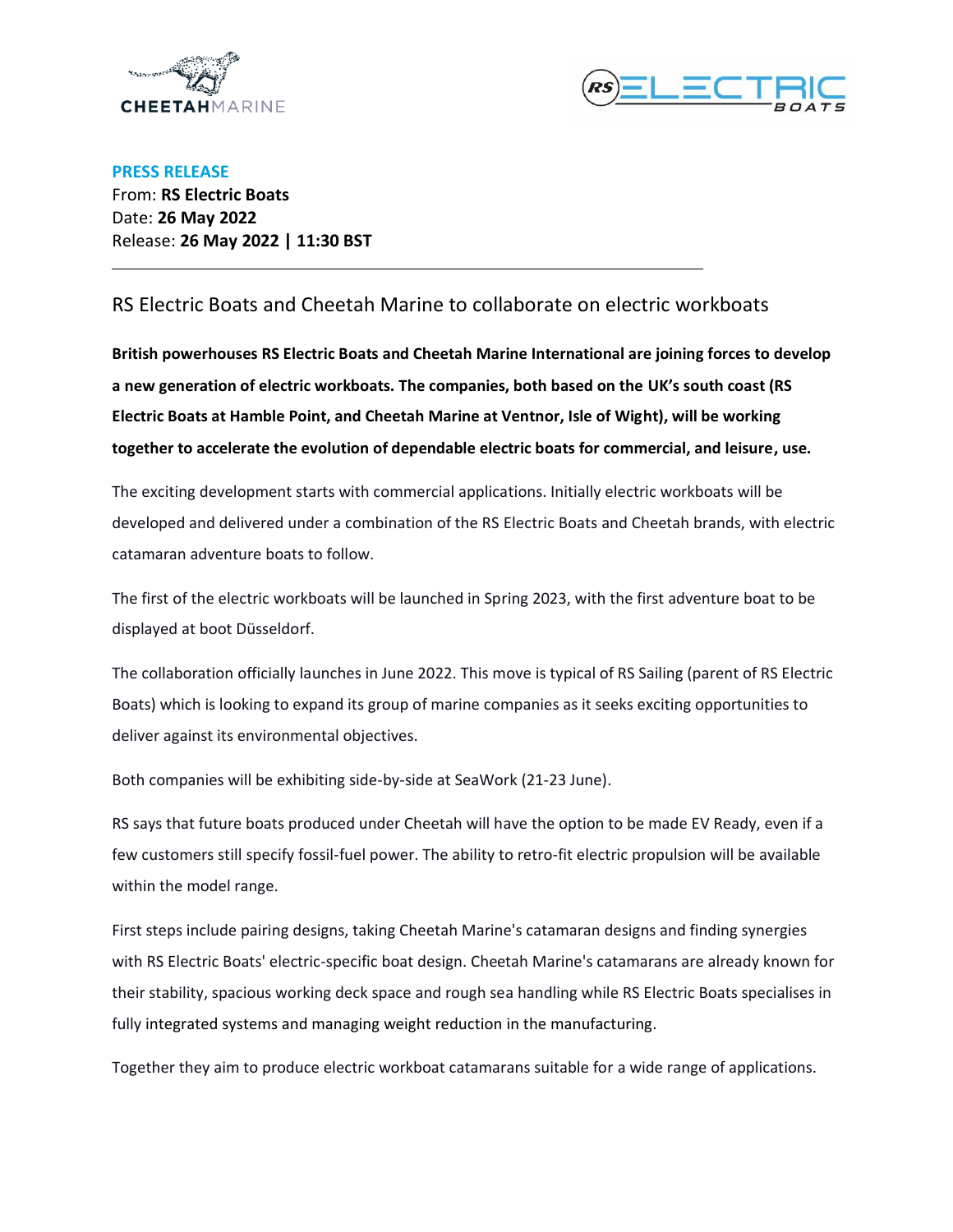



Both companies see immediate benefits, aside from shared business synergies with admin, marketing and manufacturing. Cheetah Marine's international reputation for stability and space will be further expanded under the RS marine group's mass production and logistical capabilities.

Plus, they each bring a unique blend of innovation to the partnership.

"Cheetah Marine is very well respected," says Jon Partridge, CEO for RS' marine group of businesses. "Sean Strevens, its founder, has been developing his designs for 30 years, creating catamarans to handle rough seas and beach safely in surf. He's got customers ranging from expedition skippers to patrol personnel with hydrographic surveyors and more in the middle. His innovative design was originally for him to conquer surf when commercial fishing. It's a proven concept and he's sold over 600."

"RS Sailing's knowledge of lightweight materials, and RS Electric Boats' experience of designing electric specific craft are invaluable," says Sean Strevens, founder, Cheetah Marine. "They're both companies who innovate and deliver. Their experiences – working to solve the challenges that their customers and the environment face – mirror ours. Which is why we're bringing the two together to mould commercial electric catamarans."

Cheetah Marine is currently developing zero-emissions catamarans in its Portugal factory, using experience developed from building a Hydrogen Internal Combustion Engine (HICE) powered Cheetah in 2015.

"We already have the greatest infrastructure on the planet, every pontoon has charging on it," says Partridge. "Couple that with adventure boats for the whole family to enjoy as there's space on a catamaran to carry all the toys – for example, while one parent fishes, the other can paddleboard and the children can kayak – and you've got a stable, attractive, environmentally friendly combination."

## **ENDS**

l

## **NOTES TO EDITORS:**

- A selection of images is available online at https://maa.agency/media-centre/
- Media enquiries: MAA Zella Compton [zella@maa.agency](mailto:zella@maa.agency) | 023 9252 2044